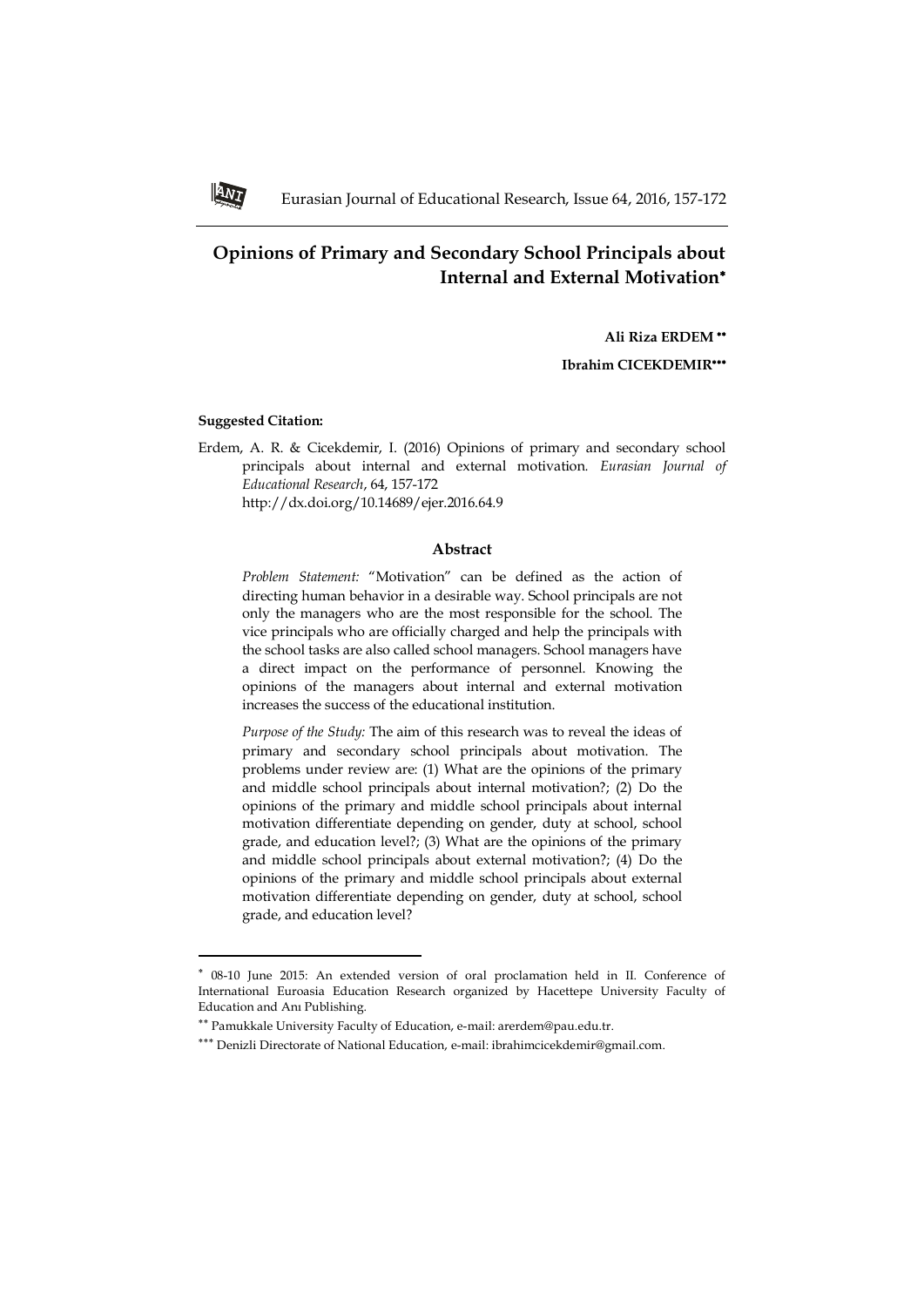*Method:* This study was a descriptive research study. The outcome consists of 55 randomly selected principals and deputy principals working in primary school, middle school, and high school in the center, town, and villages of Denizli Buldan. In order to gather data, a scale developed by the researchers, called "opinions of principals about internal and external motivation", was used. In the real application of the scale, while the Cronbach Alpha value of internal motivation was 0.80, the Cronbach Alpha value of external motivation was 0.88. The total Cronbach Alpha value of the scale was calculated as 0.87. To confirm whether the allocation was normal, the Kolmogorov Simirnov test was applied. According to the result, the data was said to be normal [(K-s)-z =0.633 p=0.818]. Test T and *Anova* were used to analyze the data parametric tests.

*Findings:* The principals involved in the research stated "*I agree"* for *internal motivation* with the average of 3.74, while they stated *"I agree"* for *external motivation* with an average of 4.18*.* Based on the feedback from the primary and secondary school principals, no meaningful difference was defined related to gender, education level, occupation, and the grade of the school.

*Conclusion and Recommendations:* The participating primary and middle school principals said "*I agree*" for "*internal motivation*" with an average of 3.74 and "*I agree*" for "*external motivation*" with an average of 4.18. According to the results of the research, these ideas can be suggested: (1) Principals are motivated by "*the feeling of achieving difficult tasks".* They should be allowed to create higher targets. (2) The principals are motivated by "*team spirit at school"*. Creating the principal's own team is important, based on this result.

*Key words:* School principal, motivation, internal motivation, external motivation, opinion.

### **Introduction**

The word "motivation" derives from a Latin word "movere", namely "to move, to make it move". There are many definitions for "motivation". According to Kocel (1995: 382), motivation is the action of people who behave based on their wishes and desires in order to reach a goal. Genc (2004: 234) stated that "motivation" is a group of variable impetus that results from oneself or the environment and it is used to encourage people to make them act in a desirable way. In other words, "motivation" is the entire force that renders the continuity of the effort and action of the people and that leads to activate them all. While defining the process of motivation, three elements are noteworthy (Ozgener, 2000: 176): (1) The power that forces the organism or determines the behavior, (2) The power that helps the behavior to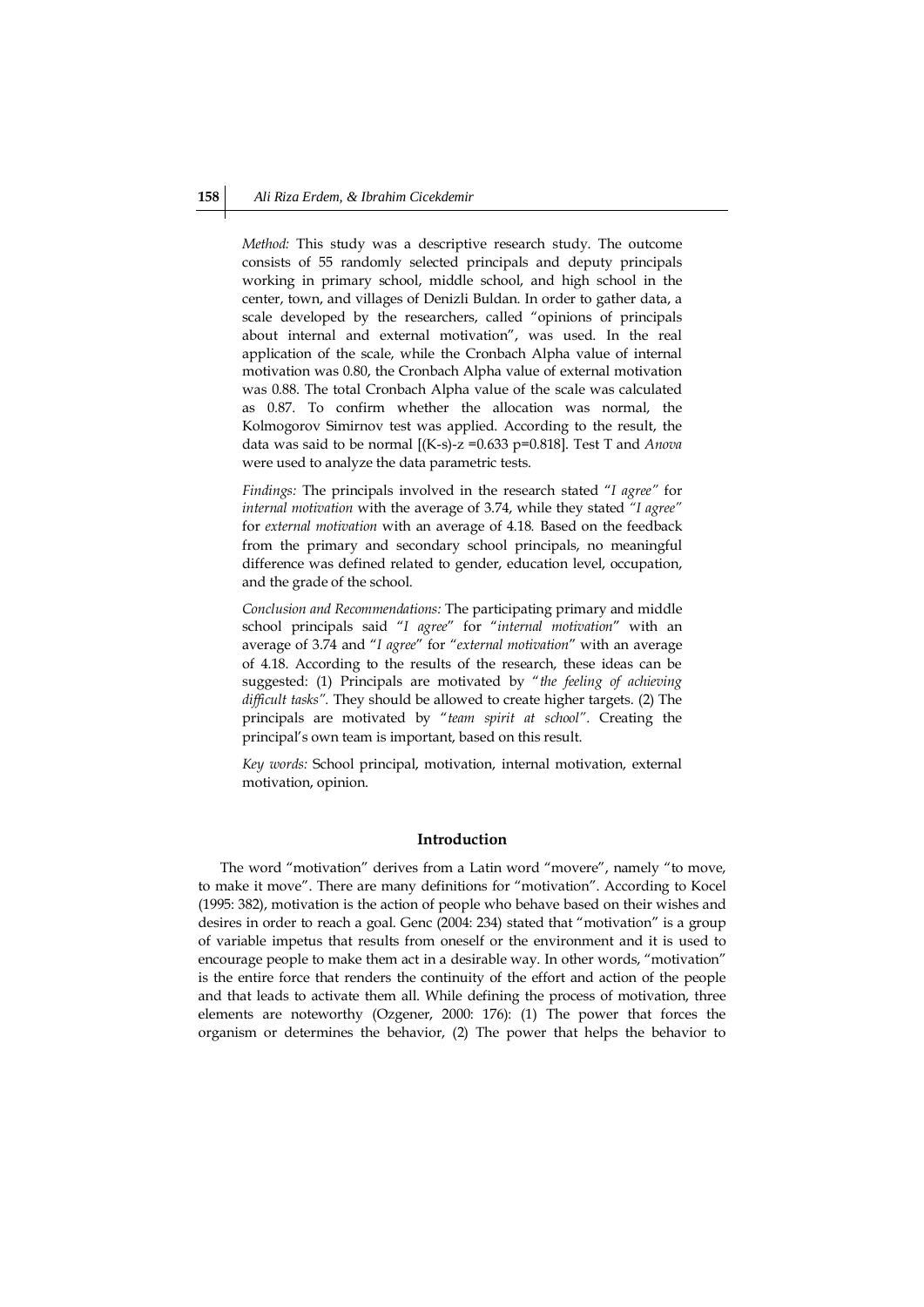develop in a specific way, and (3) The power to preserve and sustain a specific behavior after revealing it.

Motivation is about how people feel about their jobs or how they are treated by others. The conception of motivation involves the external and internal reasons that force a human organism to a behavior; determine the level and the energy of these behaviors; direct the behavior; and provide sustainability. The vivacity in the structure of the behavior; the energy used; the resistance for the change and decomposition; and period of continuity demonstrate that these behaviors are motivated. Considering the main definitions of motivation, it is clear that the needs of people are emphasized and the idea that a behavior is shown depending on a requirement is very conspicuous. Motivation is a result of a doer's interaction with the duty itself, other employees, and the organization (Kenan, 1996; Pekel, 2001; Kocabas & Karakose, 2005; Dundar & Ozutku & Taspinar, 2007; Onay & Erguden, 2011; Yogun, 2014).

It is apparent that motivation should be examined from two different points of view: *"internal"* and *"external".* If a person wants to succeed for self-satisfaction, then this is called as "internal motivation". When acting from internal motivation, the doers are motivated by the duty itself. At this point, there is no external force to control the behavior. Within internal motivation, a behavior is developed by one's own needs. This motivation is revealed by one's personal needs and desires such as self-motivation, interest, curiosity, etc. If motivation is developed by incentive targets or reinforcement, then it is called "external motivation". External motivation is revealed by extrinsic forces and is not directly related to the duty itself. This kind of motivation is formed by influences like punishment and reward (Leonard etc, 1999; Ercan, 2003; Steers etc, 2004; Brislin etc, 2005; Jones etc, 2005; Akbaba, 2006; Mahaney ve Lederer, 2006; Yazici, 2009; Uyulgan & Akkuzu, 2014). Dundar, Ozutku, and Taspinar (2007: 116) claim that the tools of internal and external motivation both have an impact on the doers' motivation. It has been reported that the means of internal motivation have a much stronger impact on the doers' motivation than the means of external motivation. According to Orucu and Kanbur (2008: 96), principals should choose the impulsive means and their impact on the people by considering their personal needs and qualifications.

Motivation theories can be classified into two groups: "content theory" and "process theory". Content theory aims to reveal the reasons of the motive, incident, and personal needs. It focuses much more on personal needs. There are four eminent content theories: Maslow's "*hierarchy of needs theory"*; Alderfer's *"entity, relation, and advancement theory"*; Herzberg's "*two factor theory";* and McClelland's "*motive of success theory"*. The most common of these is Maslow's. Maslow was a humanist clinical psychologist who was deeply interested in the value and power of human beings, and he had a great interest in the differences between healthy and unhealthy people. He also believed that people have the ability to increase the quality of their lives. His point of view and theory affected many other theories and perceptions in management science. Examining human behavior, Maslow created a motive theory including five fundamental human needs: physiological, security, social, reputation,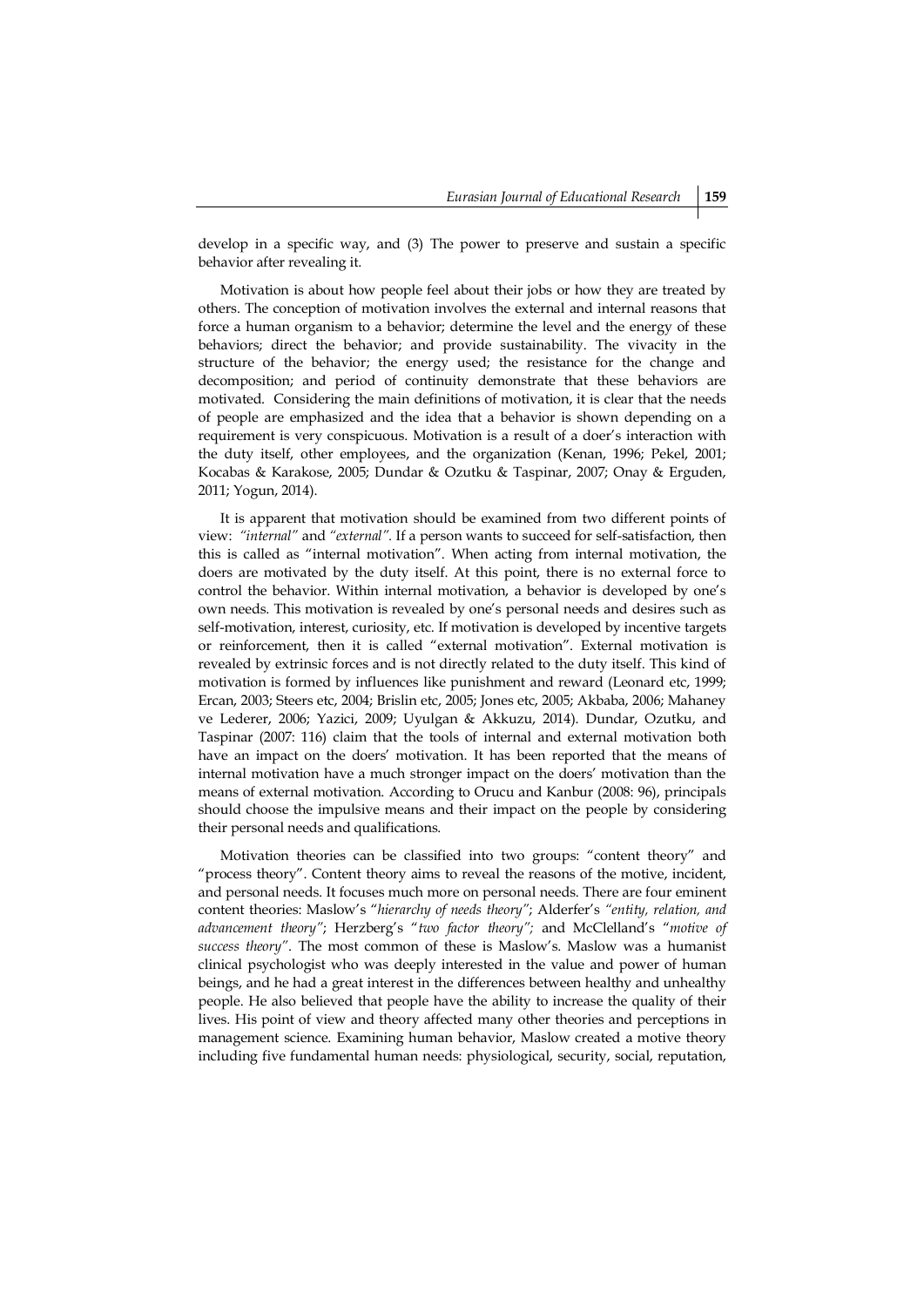and self-realization. Process theories try to explain the motivation process from the beginning of the need until its satisfaction. These theories focus on how individuals initiate the behavior and how they direct themselves. Process theories can be divided into four groups: "*reinforcement theory*, "*expectation theory*", "*equality theory*", and "*objective theory*" (Kocel, 1995; Erdem, 1997; Erdem, 1998; Cetinkanat, 2002; Ergul, 2005; Yildirim, 2007; Orucu & Kanbur, 2008).

Research has demonstrated a strong connection between motivation and success at school. Increased motivation enables teachers and the students to feel pleasure at school. To eliminate several problems in education and develop better educational services, the existence of creative, effective, encouraging, and profound leaders with a wide vision and elements is vital. When people are satisfied with their jobs, they are much more eager and motivated to work. On the other hand, low motivation leads to a lack of desire to work. When the elements of motivation are clearly perceived, it becomes easier to find ways to motivate people. In educational organizations, quality isn't created with machines, but people. Emotion, enthusiasm, and excitement have a great impact on increased quality. Tired, offended, and sullen people cannot be productive (Alic, 1996; Kocabas & Karakose, 2005; Cerit, 2007; Oncu, 2012).

Research has investigated the factors that have an impact on the motivation of principals and their provision of teachers' motivation. Yildirim (2008: 138) stated that, while principals find themselves very good at motivating their teachers, the teachers don't have the same idea. According to Kulpcu (2008: 55), the most important element motivating teachers and principals in primary schools is *"success"*. Yildirim (2011: 82-83) found that the sources of internal motivation of school principals are affection and success. School principals are internally motivated by love of nation, children love, sense of duty, and responsibility. When the elements that destroy principals' internal motivation are examined, lack of management knowledge, personal life, and psychology are in the foreground. The sources of external motivation for principals are senior management, students, and parents, which are related to interactions with other people. Moreover, principals expect special attention from these groups of people. When it comes to the effects that destroy the external motivation of principals, human factors (senior managers, supervisors, teachers, students, and parents) are said to be very obvious. According to Helvaci & Basin (2013: 316), primary school principals use an organizationalmanaging motivation approach and psychosocial approach too much while motivating their teachers. Kayapinar (2015: 127) noted that the *"reputation of the duty"* and *"quality of the duty"* represent the fundamentals of motivation for principals. The least effective factors for motivation are "*financial and social facilities*".

The manager of the school not only consists of the principal, who has the utmost responsibility, but also the deputy principals, who are also considered principals here. These principals have a direct impact on employee performance. When the managers of the school understand the effects of internal and external motivation, the school becomes more successful. The purpose of this research was to investigate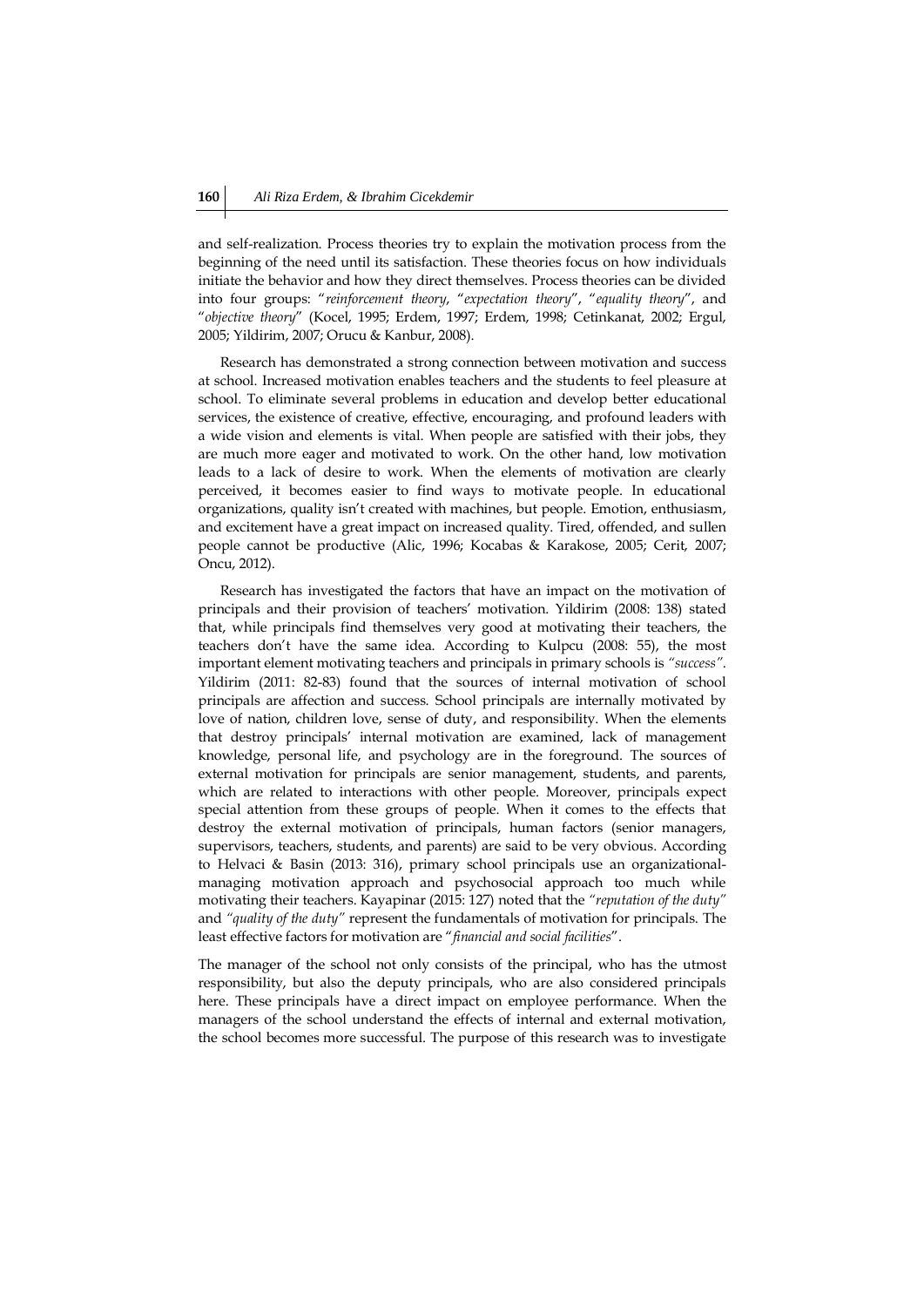primary and middle school principals' ideas about internal and external motivation. Specifically, this study attempted to answer the following questions:

- (1) What are the ideas of primary and secondary school principals' about internal motivation?
- (2) Do primary and secondary school principals' ideas about internal motivation differ based on gender, duty at school, school grade, and education level?
- (3) What are the primary and secondary school principals' ideas about external motivation?
- (4) Do the primary and secondary school principals' ideas about external motivation differ based on gender, duty at school, school grade, and education level?

### **Method**

#### *Research Design*

This research was a "*descriptive"* study. As the immediate condition is determined with singular screening, the *"Immediate Screening Model"* was used. According to Karasar (2007: 77), the screening model is an approach used to describe a fact of the past and the present without changing it. Indeed, such a study attempts to define a fact, person, or object of research in its own condition. The subject is not exposed to any change or effect.

### *Participants*

The research investigated the ideas of principals in kindergarten, primary school, middle school, and high school in Denizli, Buldan. These 55 principals and deputy principals were randomly selected from primary schools, middle schools, and high schools in the city center, village, and town. Table 1 shows demographic data about the principals who participated in this study.

### **Table 1.**

| Variant         |                    | n  | $\%$ |
|-----------------|--------------------|----|------|
| Gender          | Man                | 48 | 87.3 |
|                 | Woman              | 7  | 12.7 |
| Education Level | University         | 50 | 90.9 |
|                 | PhD                | 5  | 9.1  |
| Position        | School Principal   | 20 | 36.3 |
|                 | Deputy principals  | 30 | 54.5 |
|                 | Authorized manager | 5  | 9.1  |
| Grade           | Primary School     | 31 | 56.4 |
|                 | Middle School      | 7  | 11.7 |
|                 | University         | 17 | 30.9 |

*Information about the Managers*

*Data Collection and Application*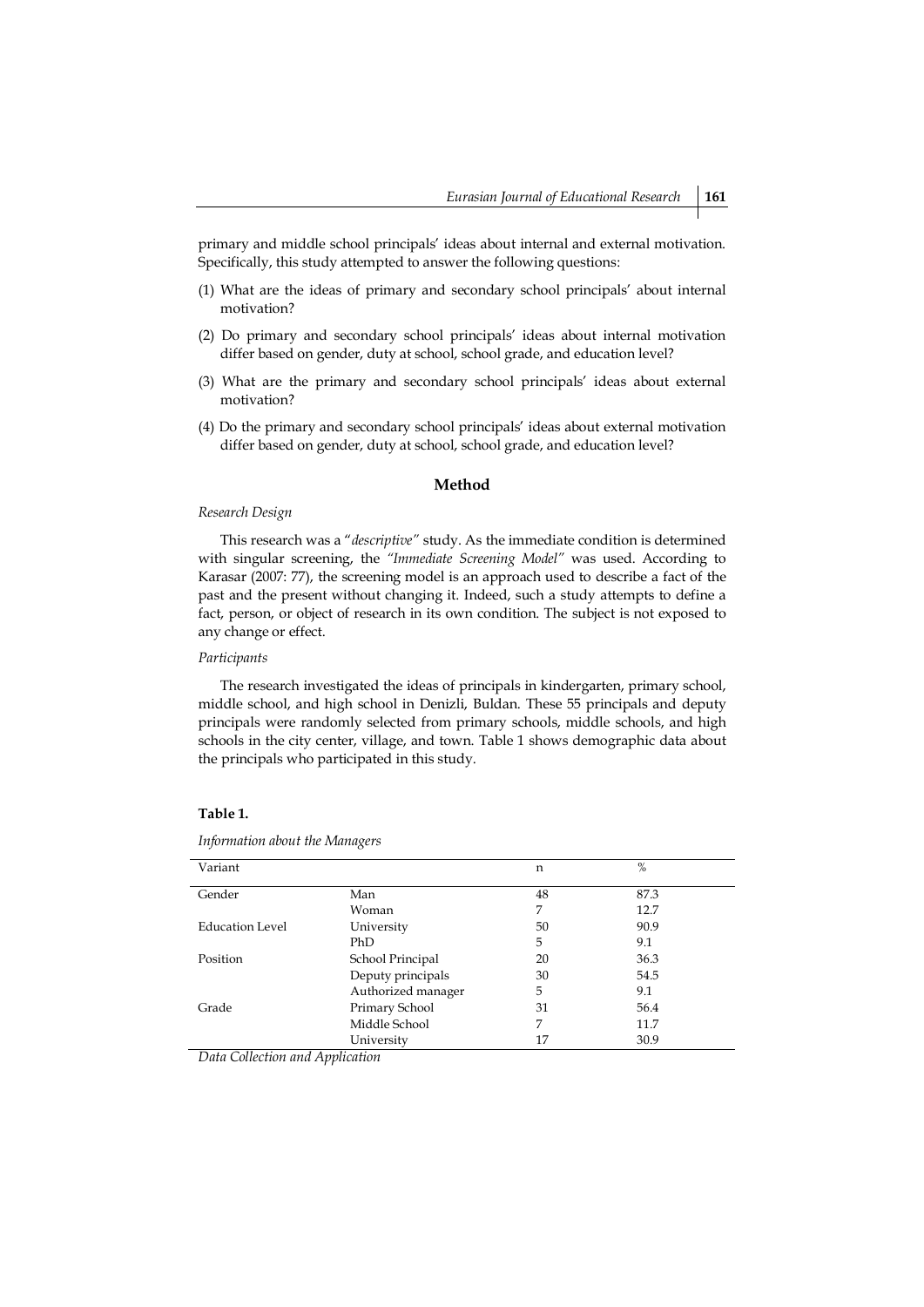In order to gather data, the researchers developed and used a scale called the *"opinions of principals about internal and external motivation"*. The authority is asked to verify the extend validity of the scale. The participants were asked to answer 10 questions about internal motivation and 20 questions about external motivation using a Likert scale with five options: "*I totally agree", "I agree", "Undecided", "I disagree", and "I totally disagree"*.

In the pilot application of the scale, the Cronbach Alpha value of internal motivation was 0.70 and the Cronbach Alpha value of external motivation was 0.80. The total Cronbach Alpha value of the scale was calculated as 0.77. In the real application of the scale, the Cronbach Alpha value of internal motivation was 0.80 and the Cronbach Alpha value of external motivation was 0.88. The total Cronbach Alpha value of the scale was calculated as 0.87.

#### *Data Analysis*

To confirm whether the allocation was normal, a Kolmogorov Simirnov test was applied. According to the result, the data was said to be normal  $[(K-s)-z]$  =0,633 p=0.818]. To analyze the data parametric tests, a test T and Anova were used. The answer options on a "discontinuous" scale are transformed onto a "continuous" scale developed to interpret the result of statistic transaction. In "the level of meeting a question" section, four parts were divided into five options  $(4: 5 = 0.80)$ ; by adding the number of options to the lowest representative number, the result is: 1.00 – 1.80 "I totally disagree", 1.81 – 2.60 "I disagree", 2.61 – 3.40 "Undecided", 3.41 – 4.20 "I agree", and 4.21-5.00 "I totally agree".

### **Findings**

The first sub-problem was defined as *"What are the primary and secondary school managers' ideas about internal motivation?"* As shown in Table 2, the primary and secondary school principals in the research stated "*I agree"* for "*internal motivation"*  with an average of 3.74*.* While primary and secondary school principals responded to *"Patriotism is very important in my preference of being a manager"* at the highest rate (4.22), they responded to *"I became a manager to be appreciated"* at the lowest rate (2.91). It is meaningful that primary and secondary managers' internal motivation is mostly affected by "*patriotism*". Many primary and secondary school managers chose their careers because they see their job as paying a debt to the country. These managers were not affected by "*being appreciated by the community*", which demonstrated that they don't pay too much attention to this feeling.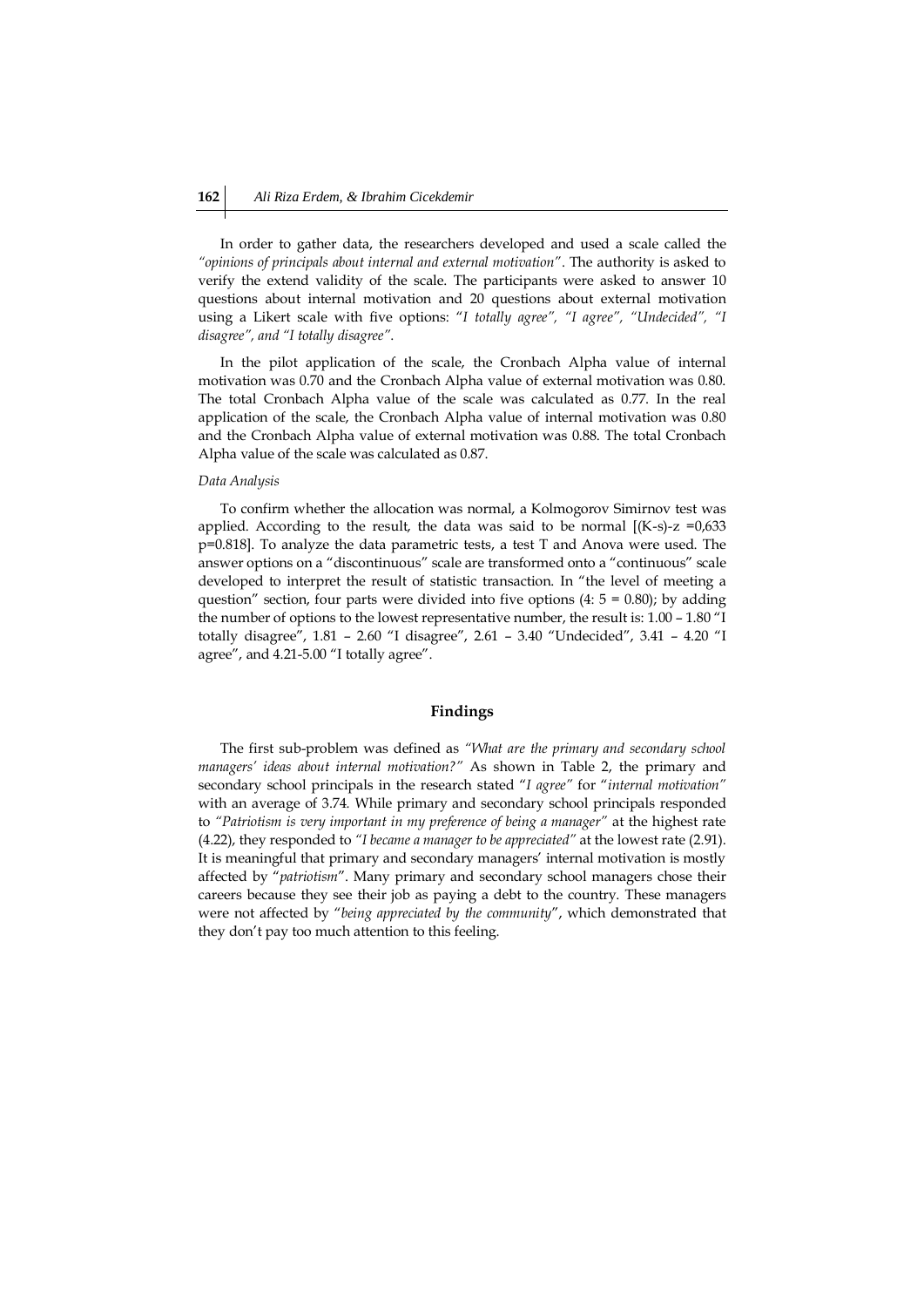### **Table 2.**

*Opinions of Primary and Secondary School Principals about Internal Motivation*

| TIER           | <b>Scale Topics</b>                | $\mathbf N$ | $\overline{X}$ | <b>Ss</b> | level of<br>participation |
|----------------|------------------------------------|-------------|----------------|-----------|---------------------------|
|                | Patriotism is very important in    | 55          | 4.22           | 1.049     | I totally                 |
| 1              | my preference of being a           |             |                |           | agree                     |
|                | manager.                           |             |                |           |                           |
| 8              | Awareness of responsibility is     | 55          | 4.15           | 0.780     | I agree                   |
|                | essential for being a manager.     |             |                |           |                           |
| 3              | Love of students has an impact of  | 55          | 4.09           | 0.845     |                           |
|                | my being a manager.                |             |                |           |                           |
| $\overline{2}$ | I became a manager because of      | 55          | 4.07           | 0.813     |                           |
|                | my humanity.                       |             |                |           |                           |
| 4              | I became a manager based on my     | 55          | 4.05           | 0.731     |                           |
|                | sense of duty.                     |             |                |           |                           |
| 5              | I feel excited of being a manager. | 55          | 3.95           | 0.931     |                           |
| 7              | I became a manager because I       | 55          | 3.76           | 1.105     |                           |
|                | love to cope with difficulties.    |             |                |           |                           |
| 9              | I became a leader because I like   | 55          | 3.22           | 1.117     | Undecided                 |
|                | being a leader.                    |             |                |           |                           |
|                | I preferred to be a manager        | 55          | 3.04           | 1.232     |                           |
| 10             | because of the impact on the       |             |                |           |                           |
|                | students.                          |             |                |           |                           |
| 6              | I became a manager to be           | 55          | 2.91           | 1.175     |                           |
|                | appreciated.                       |             |                |           |                           |

The second sub-problem of the research was *"Do primary and secondary school managers' internal motivations vary based on gender, duty at school, school grade, and education level?"* To determine whether primary and middle school principals' ideas about internal motivation changed based on gender, the Independent Samples T-Test was used. The results of the T-Test about the principals' gender are shown in Table-3. There is no difference between the primary and secondary school managers' internal motivation depending on "gender".

## **Table 3.**

*The Difference of Primary and Secondary School Principals' Internal Motivation Depending on "Gender" Variable (Independent Samples T-Test)* 

| Groups |    |      | SS    |       | D     |
|--------|----|------|-------|-------|-------|
| Male   | 48 | 3.70 | 0.603 |       |       |
| Female |    | 4.00 | 0.529 | 1.211 | 0.231 |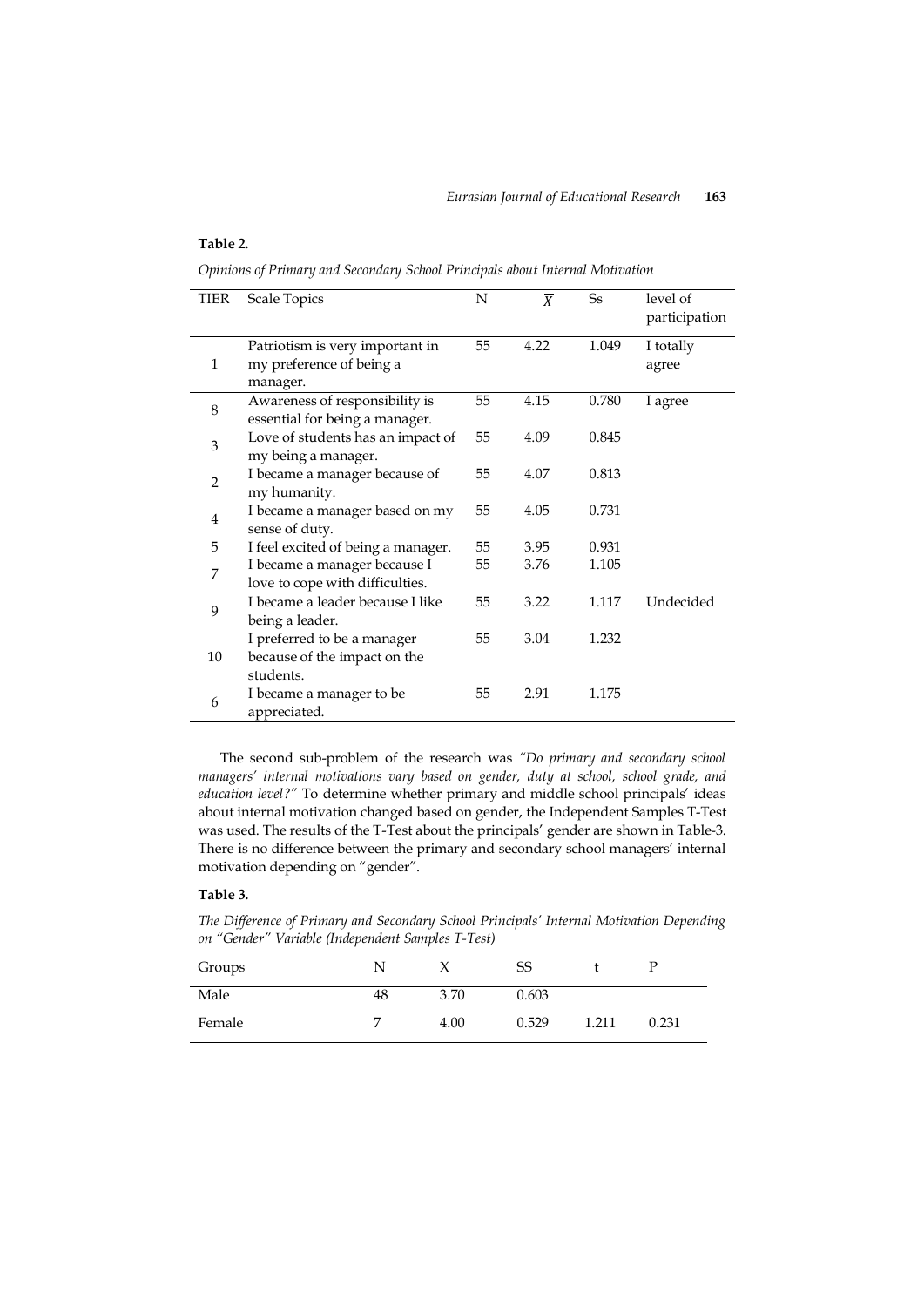In order to determine whether the primary and middle school principals' opinions about internal motivation were different based on education level, school grade and duty at school, a One-way Anova Test was used. As shown in Table 4, there is no difference between the primary and secondary school managers' internal motivation based on "*Education Level"* (F=0.026, P>0.05), *"School Grade"* (F=1.313, P>0.05), or *"Duty at School*" (F=0.107, P>0.05).

### **Table 4.**

*The Difference of Primary and Secondary School Principals' Internal Motivation Depending on "Education Level", "School Grade", and "Duty at School" Variable (One-way Anova Test)*

| Variable | Internal   | Total   | Degree of      | Average    | F    | P              | Difference     |
|----------|------------|---------|----------------|------------|------|----------------|----------------|
|          | Motivation | Squares | Freedom        | of Squares |      |                |                |
|          |            |         |                |            |      |                |                |
| Educatio | Intergrou  | 0.020   | $\overline{2}$ | 0.010      | 0.02 | 0.97           | No             |
| n Level  | p          |         |                |            | 6    | $\overline{4}$ |                |
|          |            |         |                |            |      |                |                |
|          | In-group   | 19.297  | 52             | 0.371      |      |                |                |
|          |            |         |                |            |      |                |                |
|          | Total      | 19.316  | 54             |            |      |                |                |
|          |            |         |                |            |      |                |                |
| School   | Intergrou  | 1.385   | 3              |            | 1.31 | 0.28           | N <sub>0</sub> |
| Grade    | p          |         |                | 0.462      | 3    | $\theta$       |                |
|          |            |         |                |            |      |                |                |
|          | In-group   | 17.931  | 51             | 0.352      |      |                |                |
|          |            |         |                |            |      |                |                |
|          | Total      | 19.316  | 54             |            |      |                |                |
|          |            |         |                |            |      |                |                |
| Duty at  | Intergrou  | 0.121   | 3              |            | 0.10 | 0.95           | N <sub>0</sub> |
| School   | p          |         |                | 0.040      | 7    | 5              |                |
|          |            |         |                |            |      |                |                |
|          | In-group   | 19.195  | 51             | 0.376      |      |                |                |
|          |            |         |                |            |      |                |                |
|          | Total      | 19.316  | 54             |            |      |                |                |
|          |            |         |                |            |      |                |                |

The third sub-problem of the research was *"What are the primary and secondary school managers' ideas about external motivation?"* As shown in Table 5, the participants responded "*I agree*" for their external motivation with the average of 4.18. Primary and secondary school principals responded to "*The atmosphere of the working area affects me*" with the highest score (4.58), they gave "*Financial impossibilities motivate me*" the lowest score (3.15). Primary and secondary school managers are mostly externally motivated by *"the atmosphere of the working area"*, while *"financial impossibilities"* do not have an impact on principals' external motivation.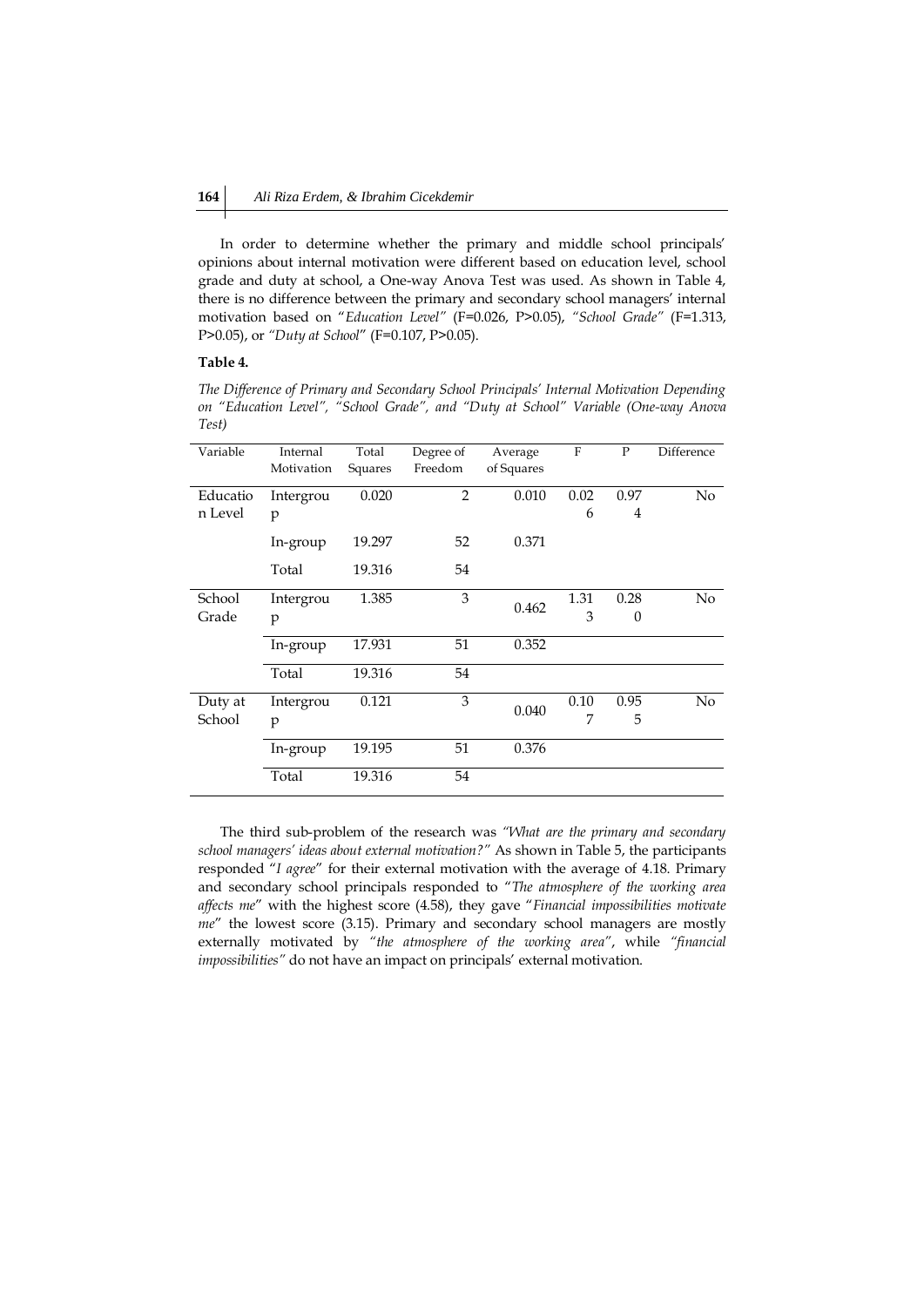## **Table 5**.

*The Ideas of Primary and Secondary School Managers about External Motivation*

| <b>TIER</b>               | <b>Scale Topics</b>                    | N  | $\overline{X}$ | $\rm{Ss}$ | level of        |
|---------------------------|----------------------------------------|----|----------------|-----------|-----------------|
|                           |                                        |    |                |           | participation   |
|                           | The atmosphere of the working          | 55 | 4.58           | 0.498     | I totally agree |
| $\ensuremath{\mathsf{3}}$ | area affects me.                       |    |                |           |                 |
|                           | I am motivated by the students'        | 55 | 4.53           | 0.776     |                 |
| 2                         | success.                               |    |                |           |                 |
|                           | Team spirit at school influences       | 55 | 4.53           | 0.539     |                 |
| 5                         | me.                                    |    |                |           |                 |
|                           | Positive attitude of the staff affects | 55 | 4.47           | 0.716     |                 |
| 4                         | me.                                    |    |                |           |                 |
|                           | Enthusiasm of the teachers             | 55 | 4.45           | 0.633     |                 |
| 7                         | increases my excitement.               |    |                |           |                 |
|                           | Enthusiasm of the students             | 55 | 4.42           | 0.599     |                 |
| 11                        | motivates me.                          |    |                |           |                 |
|                           |                                        | 55 | 4.42           | 0.599     |                 |
| 14                        | Successful projects increase my        |    |                |           |                 |
|                           | excitement.                            |    |                |           |                 |
| 15                        | Students' support increases my         | 55 | 4.40           | 0.596     |                 |
|                           | excitement.                            |    |                |           |                 |
| 19                        | Students' success at university        | 55 | 4.36           | 0.677     |                 |
|                           | affects me.                            |    |                |           |                 |
|                           | An organized education system at       | 55 | 4.31           | 0.663     |                 |
| 10                        | school makes me willing to             |    |                |           |                 |
|                           | manage the school.                     |    |                |           |                 |
| $\mathbf{1}$              | Being appreciated motivates me.        | 55 | 4.29           | 0.832     |                 |
| 17                        | New ideas motivate me to manage        | 55 | 4.29           | 0.658     |                 |
|                           | the school.                            |    |                |           |                 |
| 8                         | Efficiency of the teachers makes       | 55 | 4.15           | 0.826     | I agree         |
|                           | me excited to manage the school.       |    |                |           |                 |
| 13                        | Positive attitude of colleagues        | 55 | 4.15           | 0.705     |                 |
|                           | affects me.                            |    |                |           |                 |
| 12                        | Physical eligibility has an impact     | 55 | 4.09           | 0.867     |                 |
|                           | on my success.                         |    |                |           |                 |
| 9                         | Interest of the parents affects my     | 55 | 4.07           | 0.879     |                 |
|                           | attitude of being a manager.           |    |                |           |                 |
| 6                         | Interest of the top level people       | 55 | 3.95           | 0.911     |                 |
|                           | motivates me.                          |    |                |           |                 |
|                           | The ideas of parent-teacher            | 55 | 3.71           | 0.994     |                 |
| 20                        | association managers excite me.        |    |                |           |                 |
|                           | Being compared with other              | 55 | 3.29           | 1.272     | Undecided       |
| $18\,$                    | schools motivates me.                  |    |                |           |                 |
| 16                        | Financial impossibilities motivate     | 55 | 3.15           | 1.161     |                 |
|                           | me.                                    |    |                |           |                 |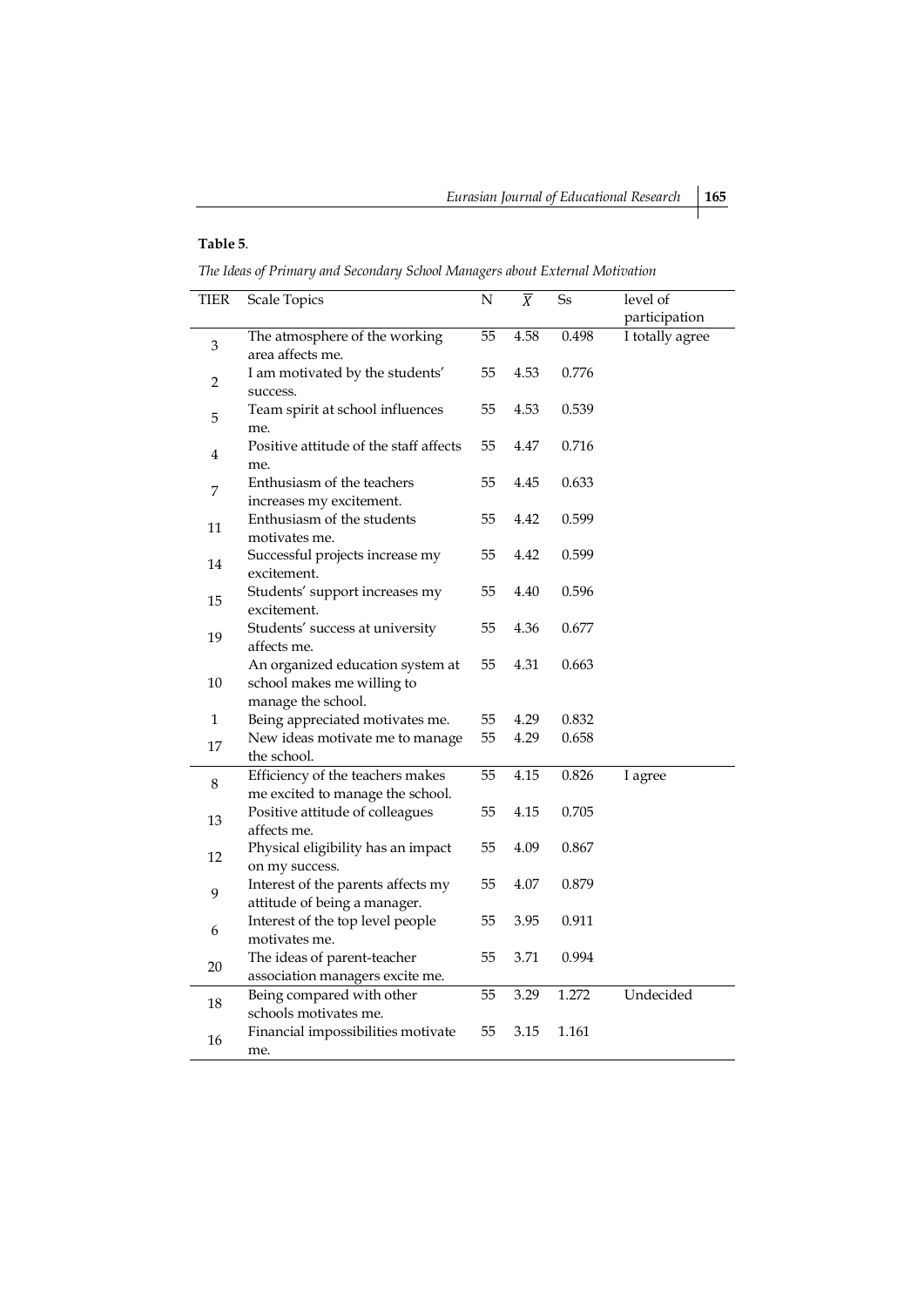The fourth sub-problem of the research was *"Do primary and secondary school managers' external motivation vary based on gender, duty at school, school grade, and level of education?"* To determine whether the primary and middle school principals' opinions about external motivation vary based on gender, the Independent Samples T-Test was used. As shown in Table 6, there was no difference between the primary and secondary school managers' external motivation based on the "*gender"* variable.

### **Table 6.**

*The Difference of Primary and Secondary School Principals' External Motivation Based on Gender Variable*

| Groups |    |      | SS    |          |       |
|--------|----|------|-------|----------|-------|
| Male   | 48 | 4.15 | 0.419 |          |       |
| Female |    | 4.33 | 0.616 | $-0.988$ | 0.328 |

To determine whether the primary and middle school principals' opinions about external motivation differentiate varied based on education level, school grade, and duty at school, a One-way Anova Test was used. As shown in Table 7, primary and secondary school principals' ideas about external motivation do not vary based on "Education Level" (F=0.218, P>0.05), "School Grade" (F=1.799, P>0,05), and "Duty at School" (F=0.191, P>0.05).

### **Table 7.**

*The Difference of Primary and Secondary School Principals' External Motivation Depending on "Education Level", "School Grade", "Duty at School" (One-way Anova Test)*

| Variable | External   | Total   | Degree of      | Average of | F    | P    | Difference |
|----------|------------|---------|----------------|------------|------|------|------------|
|          | Motivation | Squares | Freedom        | Squares    |      |      |            |
| Educatio | Intergroup | 0.089   | $\overline{2}$ | 0.045      | 0.21 | 0.80 | No         |
| n Level  |            |         |                |            | 8    | 5    |            |
|          | In-group   | 10.659  | 52             | 0.205      |      |      |            |
|          | Total      | 10.478  | 54             |            |      |      |            |
| School   | Intergroup | 1.029   | 3              | 0.343      | 1.79 | 0.15 | No         |
| Grade    |            |         |                |            | 9    | 9    |            |
|          | In-group   | 9.719   | 51             | 0.191      |      |      |            |
|          | Total      | 10.748  | 54             |            |      |      |            |
| Duty at  | Intergroup | 0.119   | 3              |            | 0.19 | 0.90 | No         |
| School   |            |         |                | 0.040      | 1    | 2    |            |
|          | In-group   | 10.629  | 51             | 0.208      |      |      |            |
|          | Total      | 10.748  | 54             |            |      |      |            |

## **Discussion and Conclusion**

In this study, the primary and secondary school principals said "*I agree"* for their *"internal motivation"* at an average of 3.74. While primary and secondary school principals responded to "Patriotism is very important in my preference of being a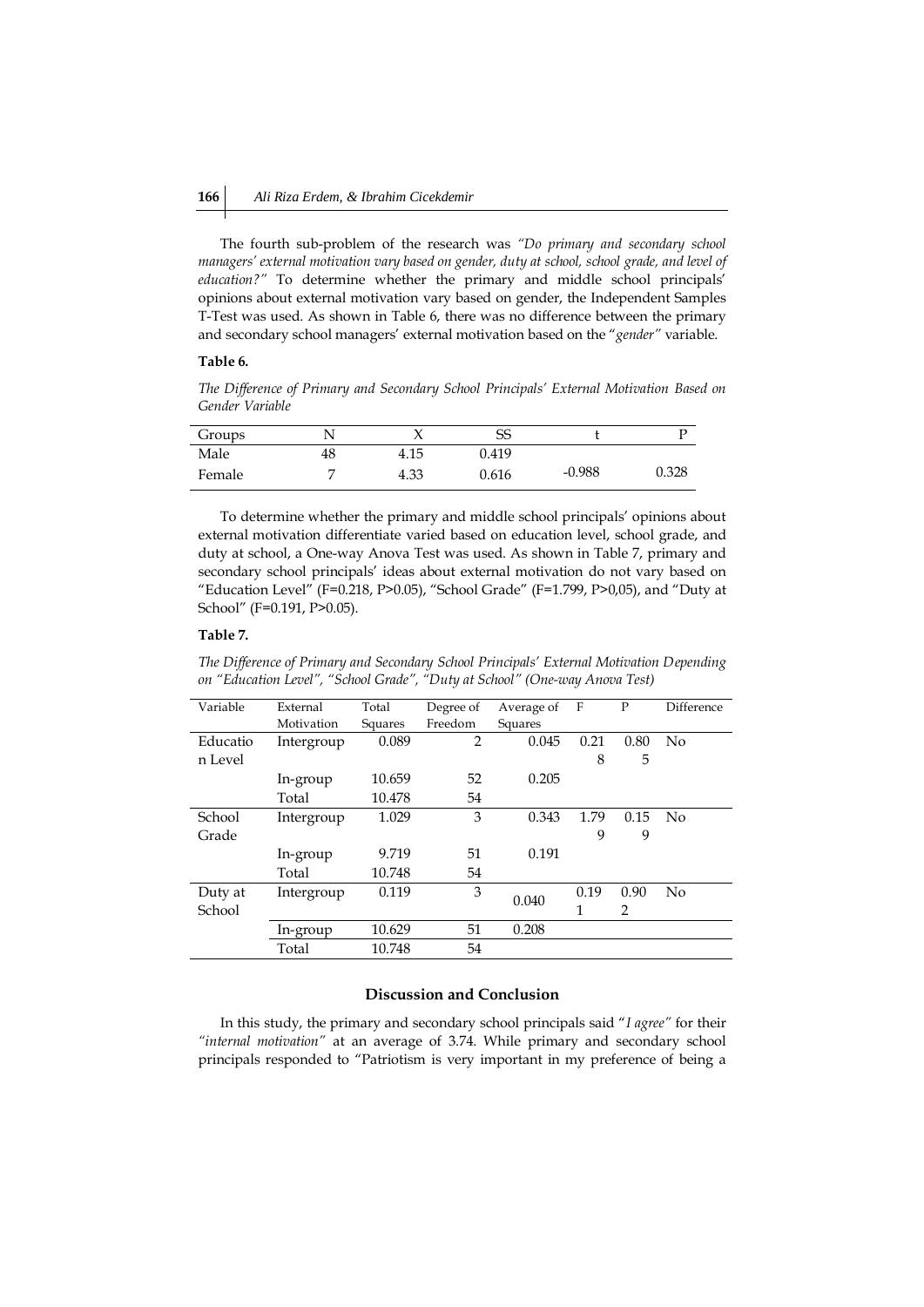manager" with the highest score (4.22), they responded to "I became a manager to be appreciated" with the lowest score (2.91). The idea of Yildirim's (2011: 83) research, which is "*patriotism has an impact on principals' internal motivation*", corresponds with the finding that "*patriotism has an impact on principals the most".* The findings showed that primary and secondary school principals' ideas about internal motivation did not vary based on on "gender", "education level", "duty at school", or "school grade"

The participants in this study said "*I agree"* for their external motivation at an average of 4.18. While primary and secondary school principals responded to "*the atmosphere of the working area affects me*" with the highest score (4.58), they responded to "*financial impossibilities motivate me*" with the lowest score (3.15). The idea of Kaynarpinar's (2015: 127) research, which is "*Social and financial factors have the least impact on principals' motivation*", corresponds with the finding in this research that f*Financial impossibilities motivate the least*". The results showed that primary and secondary school principals' ideas about external motivation did not vary based on on "gender", "education level", "duty at school", or "school grade".

Based on the findings of this research, the following suggestions can be made: (1) The principals are motivated by the idea of "*Overcoming the hard work*"; the school managers should be enabled to set more difficult targets. (2) School principals are motivated by *"team spirit"*; having a team is essential for principals. (3) A principal who says "*The willingness of the teachers excites me*" should allow the teachers to generate new suggestions that will make them more enthusiastic and ambitious. (4) A principal who says "*The support of the teachers excites me"* should ask the teachers for help especially when making decisions that can lead to the success of the school. (5) A principal who says "*New ideas make me enthusiastic about managing the school"*  should create a suitable atmosphere for the teachers and the students to share new ideas and projects.

#### **References**

- Alic, M. (1996). Egitim sisteminin amaclarinin gerceklestirilmesinde egitim yoneticisinin islevleri [Function of education administration *in* the realization of the aims of education systems]. *Çagdas Egitim Dergisi*, 217, 12-16.
- Akbaba, S. (2006). Egitimde motivasyon [Motivation in education]. *Ataturk Universitesi Kâzım Karabekir Egitim Fakultesi Dergisi*, 13, 343-361.
- Brislin, R. W. & Kabigting, F. & Macnab, B. & Zukis, B. & Worthley, R. (2005). Evolving perceptions of Japanese workplace motivation. *International Journal of Cross Cultural Management, 5*(1), 87-103.
- Cerit, Y. (2007). Ilkogretim okulu mudurlerinin hizmet yonelimli liderlik rollerini gerceklestirme duzeyleri [Primary school principals' levels of realizıng servant leadership roles]. *Hacettepe Universitesi Egitim Fakultesi Dergisi*, 33, 88- 98.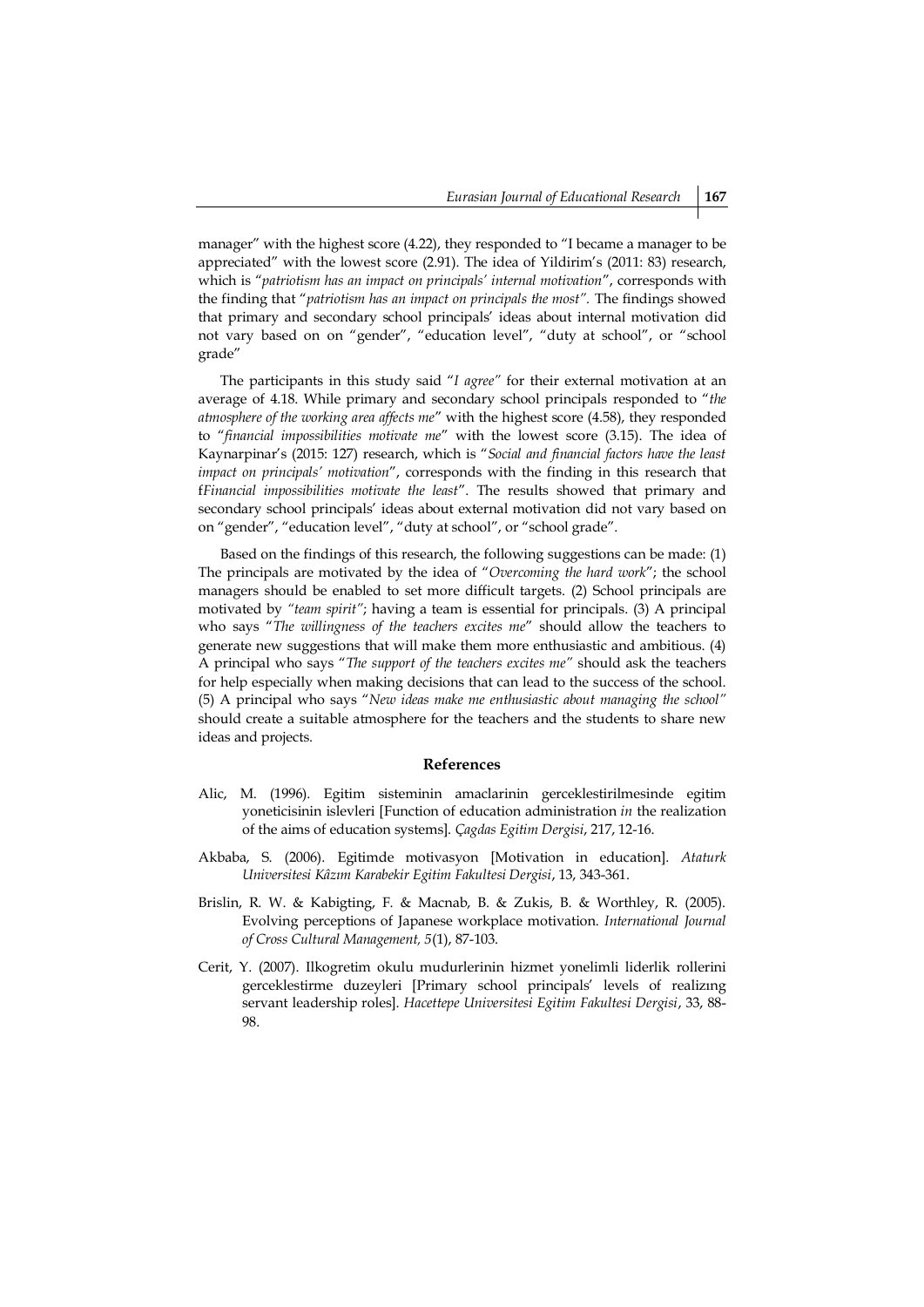- Cetinkanat, A.C. (2002). Is doyumu ve tukenmislik [Job satisfaction and burnout]. *Egitim Arastırmalari Dergisi*, 9, 186-193.
- Dundar, S. & Ozutku, H. & Taspinar, F. (2007) Icsel ve dissal motivasyon araclarinin ısgorenlerin motivasyonu uzerindeki etkisi: Ampirik bir inceleme [The effects of intrinsic and extrinsic motivation tools on employees' motivations: An empirical investigation]. *Ticaret ve Turizm E*g*itim Fakultesi Dergisi,* 2, 105-119.
- Ercan, L. (2003). Motivasyon [Motivation]. In L. Küçükahmet (Ed.), *Sinif yonetiminde yeni yaklasimlar* (pp. 107-122). Ankara: Nobel Yayinevi.
- Erdem, A.R. (1997). İcerik kuramları ve egitim yonetimine katkisi [Content theories and their contributions to educational administration]. *Pamukkale Universitesi Egitim Fakultesi Dergisi*, 3, 68-76.
- Erdem, A. R. (1998). Surec kuramlarinin egitim yonetimine katkilari [Process theories and their contributions to educational administration]*. Pamukkale Universitesi Egitim Fakultesi Dergisi*, 4, 51–57.
- Ergul, H. F. (2005) Motivasyon ve motivasyon teknikleri [Motivation and its techniques in running management]. *Elektronik Sosyal Bilimler Dergisi*, 4 (14), 67-79.
- Genc, N. (2004). *Yonetim ve organizasyon [Management and organization].* Ankara: Seçkin Yayinevi.
- Helvaci, M. A. & Basin, H. (2013) Okul yoneticilerinin kullandiklari motivasyon yaklasimlari (Usak ili orneği) [The approaches of school principals to motivate teachers (Uşak case)]. *Elektronik Sosyal Bilimler Dergisi,* 12 (44), 300-322.
- Jones-Bassett, N. & Lloyd, C. G. (2005), Does Herzberg's motivation theory have staying power?. *The Journal of Management Development,* 24 (10), 929-943
- Karasar, N. (2007) *Bilimsel arastirma yontemi [Scientific research method].* Ankara: Nobel Yayınevi
- Kayapinar, I. (2015) *Okul yoneticilerinin motivasyonlarina etki eden faktorler: Silivri ornegi* [Factors affecting school administrators" motivation: Silivri example]. Yayinlanmamis yuksek lisans tezi, Gazi Universitesi Sosyal Bilimler Enstitüsü, Ankara.
- Kenan, K.(1996). *Motivasyon [Motivation]*. Istanbul: Remzi Yayinevi.
- Kocabas, I. & Karakose, T., (2005). Okul mudurlerinin tutum ve davranislarinin ogretmenlerin motivasyonuna etkisi (Ozel ve devlet okulu ornegi) [Principals' behavior and attitudes' effect on the motivation of teachers (An example of private and public schools)]. *Turk Egitim Bilimleri Dergisi*, 3(1), 79-91.
- Kocel, T. (1995). *Isletme yoneticiligi [Business manager*]. İstanbul: Beta Yayınlari, No: 470.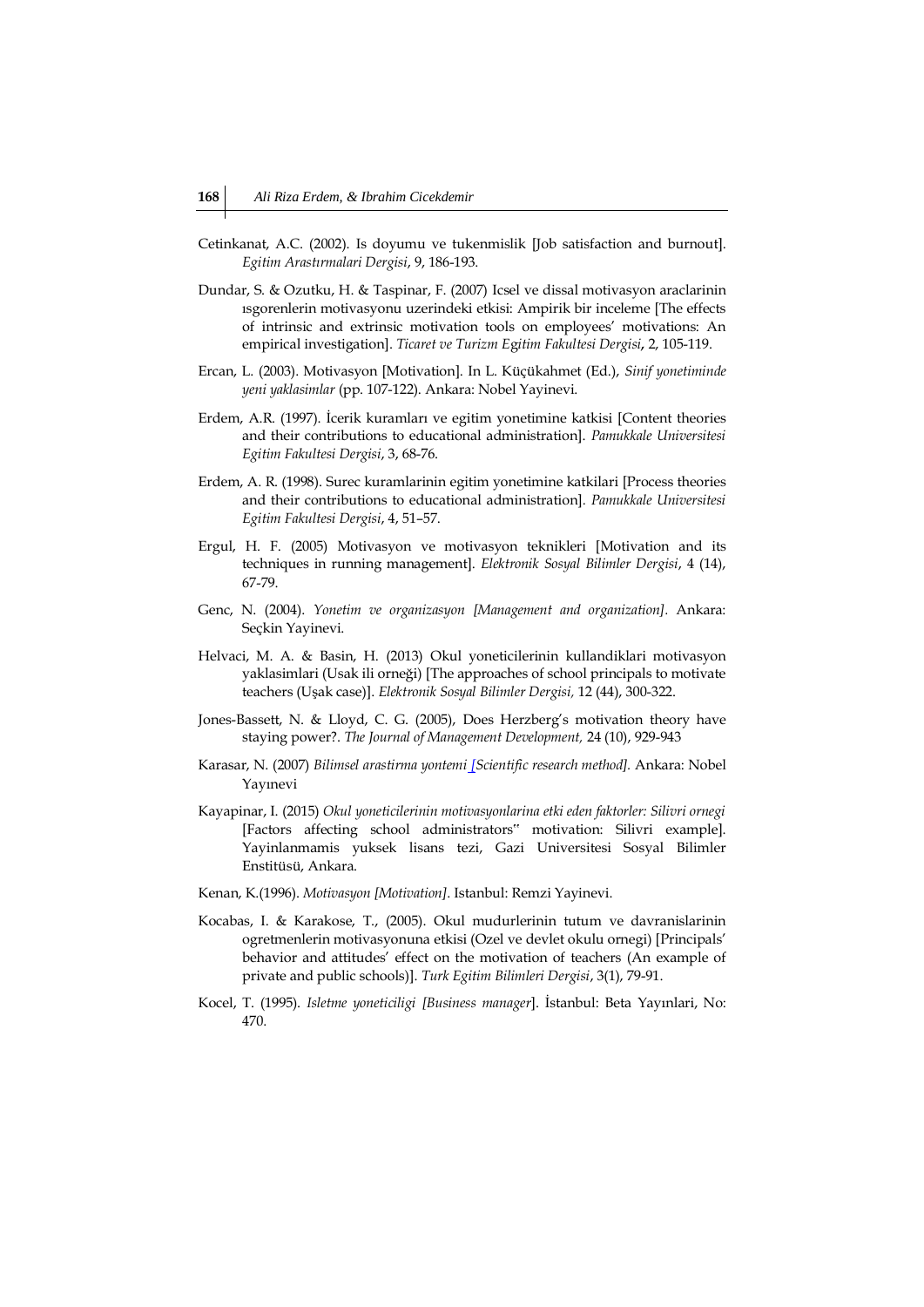- Kulpcu, O. (2008) *Ilkogretim okullarinda gorev yapan ogretmen ve yoneticileri motive etmede kullanilabilecek motivasyon araclari uzerine bir inceleme (Gaziantep ornegi)* [A search on motivation tools which can be used to motivate the administrators and teachers who work at primary schools (Gaziantep case)]. Yayinlanmamis yuksek lisans tezi, Gaziantep Universitesi Sosyal Bilimler Enstitüsü, Gaziantep.
- Leonard, H. N. & Beauvais L. L. & Scholl, W. R. (1999), Work motivation: The incorporation of self-concept-based processes. *Human Relations,* 52(8), 969-974.
- Mahaney, C. R. & Lederer, A. L. (2006). The effect of intrinsic and extrinsic rewards for developers on information systems project success. *Project Management Journal, 37*(4), 42-54.
- Onay, M. & Erguden, S. (2011) *Orgutsel-yonetsel motivasyon faktorlerinin calısanlarin performans ve verimliligine etkilerini incelemeye yonelik ampirik bir calisma: Manisa -sosyal guvenlik kurumu* [An empirical study for determining the effects of organizational- managerial motivation practices on the performance and productivity of the workers: Example of Manisa social security institution]. *Organizasyon ve Yonetim Bilimleri Dergisi*, 3(2), 221-230.
- Oncu, H. (2012). Motivasyon [Motivation] In L. Küçükahmet (Ed.), *Sinif yonetimi*  (pp.160-186). Ankara: Pegem Akademi Yayincilik.
- Orucu, E. & Kanbur, A. (2008) Orgütsel-yonetsel motivasyon faktorlerinin çalisanlarin performans ve verimliligine etkilerini incelemeye yonelik ampirik bir çalısma: Hizmet ve endüstri isletmesi orneği [An empirical study for determining the effects of organizational- managerial motivation practices on the performance and productivity of the workers: Example of service and industry company]. *Yonetim ve Ekonomi,* 15 (1), 85-97.
- Ozgener, Ş. (2000). Gelismekte olan ulkelerde is gorenin gudulenmesi ve TKY'nin isgorenin gudulenmesine katkilari [The motivation of employees in developing countries and thecontribution of TQM who work motivation]. *S.Ü. Sosyal Bilimler Meslek Yüksekokulu Dergisi*, 4, 175-188.
- Pekel, H. N. (2001). *Isletmelerde motivasyon verimlilik iliskisi, devlet hava meydanlari isletmesi Antalya havalimani çalisanlari arasinda bir ornek olay arastirmasi* [Motivation productivity relations in enterprises, state enterprises aerodrome Antalya Airport is a case study among employees]. Yayınlanmamis yuksek lisans tezi, Suleyman Demirel Universitesi Sosyal Bilimler Enstitüsü, Isparta.
- Steers, M. R. & Mowday, T. R. & Shapiro, D. L. (2004). The future of work motivation theory. *Academy of Management Review, 29*(3), 379-387.
- Uyulgan, M. A. & Akkuzu, N. (2014) Ogretmen adaylarinin akademik icsel motivasyonlarina bir bakis [An overview of student teachers' academic intrinsic motivation]. *Kuram ve Uygulamada Egitim Bilimleri*, 14 (1), 7-32.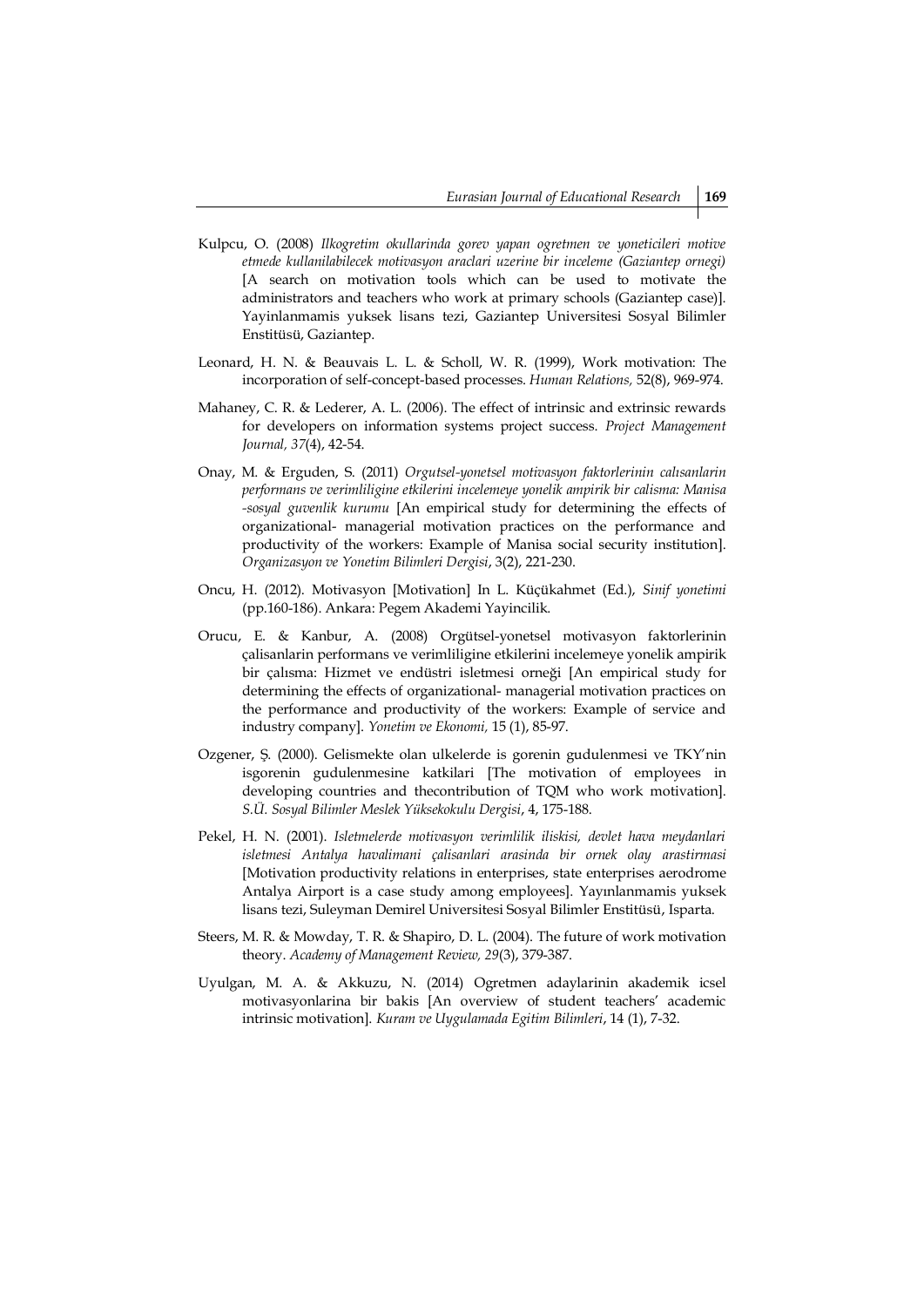- Yazici, H. (2009) Ogretmenlik meslegi, motivasyon kaynaklari ve temel tutumlar: Kuramsal bir bakis [Teaching profession, motivation resources and basic attitudes: A theoretical perspective]. *Kastamonu Egitim Dergisi,* 17 (1), 33-46.
- Yildirim, S. (2007) *Motivasyon ve calisma yaşaminda motivasyonun onemi* [Motivation and the importance of motivation at work]. Yayinlanmamis yuksek lisans tezi, Kahramanmaraş Sutcu Imam Universitesi Sosyal Bilimler Enstitüsü, Kahramanmaras.
- Yildirim, N. (2008). Ilkogretim okulu mudurlerinin ogretmenleri guduleme duzeylerine iliskin ogretmenlerin ve okul mudurlerinin gorusleri [The opinion of teachers and principals related to the degree of principals' motivating teachers (Sample of Tokat provınce)]. *Dogu Anadolu Bolgesi Arastirmalari Dergisi,* 6 *(2),* 132-140.
- Yildirim, N. (2011). Okul mudurlerinin motivasyonları uzerine nitel bir inceleme [A qualitative analysis on motivation of school principals]. *AİBÜ, Egitim Fakultesi Dergisi,* 11(1), 71-85.
- Yogun, S. (2014). *Çalisanlarda motivasyon ve is tatmini* [Increased employee motivation and job satisfaction]. Yayinlanmamıs yuksek lisans tezi, Beykent Universitesi Sosyal Bilimler Enstitusu, Istanbul.

### **İlköğretim ve Ortaöğretim Yöneticilerinin İçsel ve Dışsal Kaynaklı Motivasyonları Hakkındaki Görüşleri**

### **Atıf:**

Erdem, A. R. & Cicekdemir, I. (2016) Opinions of primary and secondary school principals about internal and external motivation*. Eurasian Journal of Educational Research*, 64, 157-172 http://dx.doi.org/10.14689/ejer.2016.64.9

### **Özet**

*Problem Durumu:* Motivasyon kelimesi Latince "movere" yani "hareket ettirme, hareketlendirme" kelimesinden gelmektedir. Motivasyon, bireylere karşı nasıl davranıldığıyla ve bireylerin yaptıkları iş hakkında neler hissettikleriyle ilgilidir. Motivasyon kavramı insan organizmasını davranışa iten, bu davranışların şiddet ve enerji düzeyini tayin eden, davranışlara belirli bir yön veren ve devamını sağlayan çeşitli iç ve dış sebepleri ve bunların işleyiş mekanizmalarını içermektedir. Davranışların yapılışındaki canlılık, sarf edilen enerji, değişmeye, dağılmaya karşı olan direnç, devam süreleri vs. bize bu davranışların motive edildiklerini gösterir. Yapılmış olan başlıca motivasyon tanımları incelendiğinde, öncelikle insanın ihtiyaçlarına vurgu yapıldığı görülmekte, ihtiyacı karşılamaya yönelik birey davranışının bir amaca hizmet etmesi durumu göze çarpmaktadır. Motivasyon, işgörenlerin isin kendisiyle, diğer çalışanlarla ve örgütle olan etkileşiminin sonucu olarak görülmektedir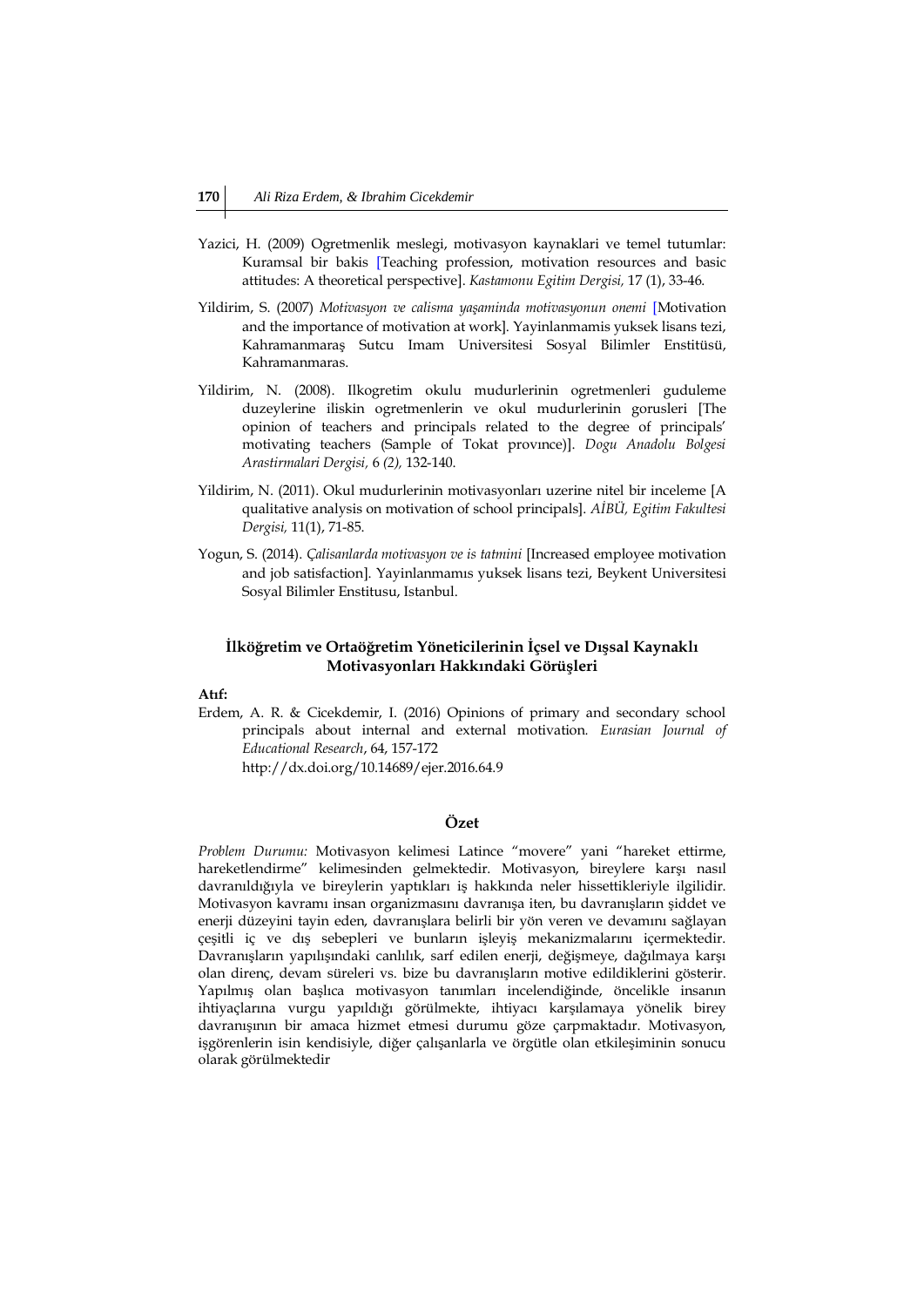Araştırmalar, güdülenme ve okuldaki başarı arasında kuvvetli bir pozitif ilişki olduğunu göstermektedir. Güdülenmedeki artış, öğretmen ve öğrencilerin okuldan daha çok haz duymalarına imkân sağlar. Okul eğitimindeki yaşanan çeşitli sorunları ortadan kaldırmak ve sürekli olarak okul eğitimini geliştirmek için etkili, yaratıcı, vizyoner, isteklendirici, bilgili, ilkeli liderlerin rehberlik ettiği yöneticilerin varlığı hayati derecede önemlidir. Bireyin aldığı iş doyumu motivasyonunu artıracak ve çalışma isteği artacaktır. Tersi durumda motivasyonu düşecek ve çalışma isteği azalacaktır. İnsanları motive eden gereksinimlerin neler olduğu ne kadar iyi anlaşılırsa, insanlar o derece etkin şekilde motive edilebilirler. Eğitim örgütlerinde nitelik makineyle değil insanla gerçekleştirilmektedir. Bu niteliğin artırılmasında insanların duygusu, coşkusu, heyecanı büyük önem taşımaktadır. Yorgun, kırgın, küskün insanlar verimli olamazlar.

Okul yöneticisi sadece, okuldan en üst derede sorumlu okul müdüründen ibaret değildir. Yasal olarak görevlendirilen ve okul müdürünün görevini yapmasına yardımcı müdür yardımcıları da okul yöneticisidir. Okul yöneticileri okulda çalışan personelin performansına doğrudan etki yaparlar. Okul yöneticilerinin içsel ve dışsal kaynaklı motivasyonları hakkındaki görüşlerinin bilinmesi eğitim kurumlarının başarısını artıracaktır.

*Araştırmanın Amacı:* Bu araştırmanın problemi; ilköğretim ve ortaöğretim yöneticilerinin içsel ve dışsal kaynaklı motivasyonları hakkındaki görüşlerini ortaya koymaktır. Ele alınan alt problemler ise şunlardır: (1) İlköğretim ve ortaöğretim yöneticilerinin içsel kaynaklı motivasyonlarına ilişkin görüşleri nelerdir? (2) İlköğretim ve ortaöğretim yöneticilerinin içsel kaynaklı motivasyonlarına ilişkin görüşleri; cinsiyete, göreve, görev yapılan kurumun kademesine ve eğitim düzeyine göre farklılık göstermekte midir? (3) İlköğretim ve ortaöğretim yöneticilerinin dışsal kaynaklı motivasyonlarına ilişkin görüşleri nelerdir? (4) İlköğretim ve ortaöğretim yöneticilerinin dışsal kaynaklı motivasyonlarına ilişkin görüşleri; cinsiyete, göreve, görev yapılan kurumun kademesine ve eğitim düzeyine göre farklılık göstermekte midir?

*Araştırmanın Yöntemi: Araştırma Deseni.* Araştırma "*betimsel*" bir araştırmadır. Araştırmada tekil tarama modeliyle anlık durum saptamasına gidildiği için "*Anlık Tarama Modeli*" kullanılmıştır. Araştırmanın evreni Denizli ili Buldan ilçesindeki okulöncesi, ilkokul, ortaokul ve lise yöneticileridir. Örneklemi ise Buldan ilçe merkezi, kasaba ve köylerindeki ilkokul, ortaokul ve liselerde görev yapan müdür yetkili, müdür ve müdür yardımcılarından random yoluyla seçilen 55 okul yöneticisinden oluşmaktadır. Veri toplama aracı olarak araştırmacılar tarafından geliştirilen "*Okul yöneticilerinin içsel ve dışsal kaynaklı motivasyonları hakkındaki görüşleri*" adlı ölçek kullanılmıştır. Ölçeğin kapsam geçerliği için uzman görüşlerine başvurulmuştur. Ölçekte içsel motivasyona yönelik 10, dışsal motivasyona yönelik 20 soruya yer verilmiştir. Seçeneklerde "*Kesinlikle Katılıyorum*", "*Katılıyorum*", "*Kararsızım*", "*Katılmıyorum*", "*Kesinlikle Katılmıyorum*" şeklinde beşli Likert tipi dereceleme ölçeği kullanılmıştır*.* Ölçeğin pilot uygulamasında içsel motivasyonun Cronbach Alpha değeri 0.70, dışsal motivasyonun Cronbach Alpha değeri 0.80, ölçeğin tamamının Cronbach Alpha değeri 0.77 olarak bulunmuştur. Ölçeğin gerçek uygulamasında içsel motivasyonun Cronbach Alpha değeri 0.80, dışsal motivasyonun Cronbach Alpha değeri 0.88, ölçeğin tamamının Cronbach Alpha